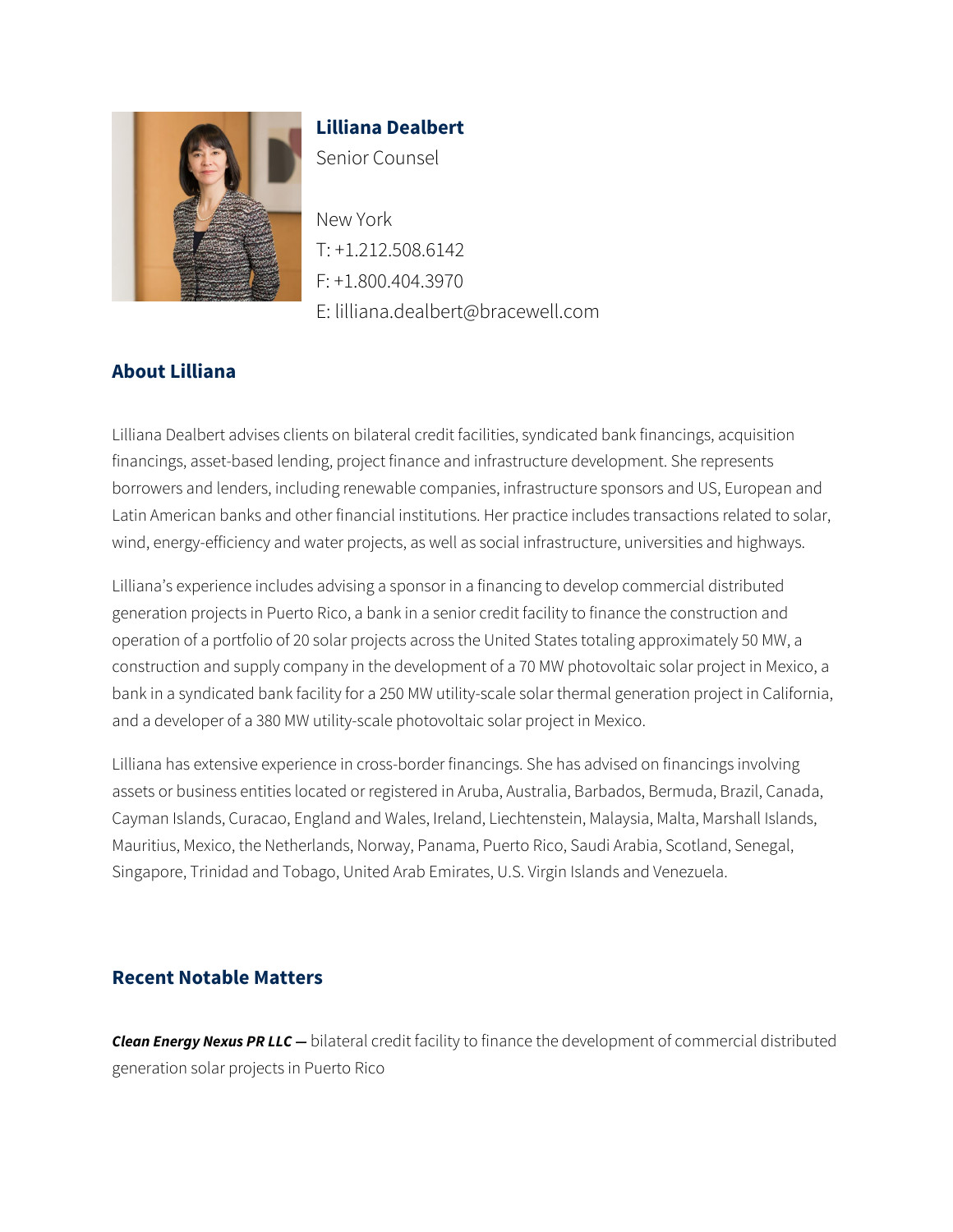*Wells Fargo Bank, National Association —* as lender, administrative agent and collateral agent in the successfully completed exit financing for Diamond Offshore Drilling, Inc. and certain affiliates. The exit financing included approximately \$400 million in a revolving credit facility, \$100 million in a term loan and over \$85 million in privately placed notes.

*Crédit Agricole Corporate and Investment Bank —* as agent to the lenders in the \$2.44 billion letter of credit facility and approximately \$544 million in funded debt for McDermott International, Ltd in the successfully completed emergence from bankruptcy

*Crédit Agricole —* \$2.8 billion financing facility in prepackaged Chapter 11 restructuring transaction for McDermott International, as agent to revolving debtor-in-possession (DIP) lenders

*Crédit Agricole —* \$1.7 billion new financing for McDermott International which includes immediate access to \$650 million of financing comprised of \$550 million under a term loan credit facility and \$100 million under a letter of credit facility, as lead arranger and revolving administrative agent

*DIF Infra and Idaho Wind Partners —* refinancing of the Idaho Wind Partners 183 MW portfolio of wind generation assets in Idaho related to the acquisition by DIF of the balance of equity in Idaho Wind partners

*Compañía Española de Financiación del Desarrollo (COFIDES) —* term loan financing for a leading hospitality Group in connection with expansion of its brand in the United States

*Algonquin Power —* long-term back-leverage equity financing to a subsidiary of Abengoa that holds an interest in the Vista Ridge water project under development in San Antonio, Texas, the largest P3 water project in North America

**Texas Microgrid, LLC** — first-of-its-kind project financing for the construction and operation of a portfolio of distributed microgrids consisting of ultra-clean natural gas-fired generators within ERCOT service territory with up to 232 MW of generating capacity

*Citibank, N. A. —* project finance program for an affiliate of Metrus Energy LLC with respect to the installation and maintenance of certain energy efficiency solutions to be installed at properties owned by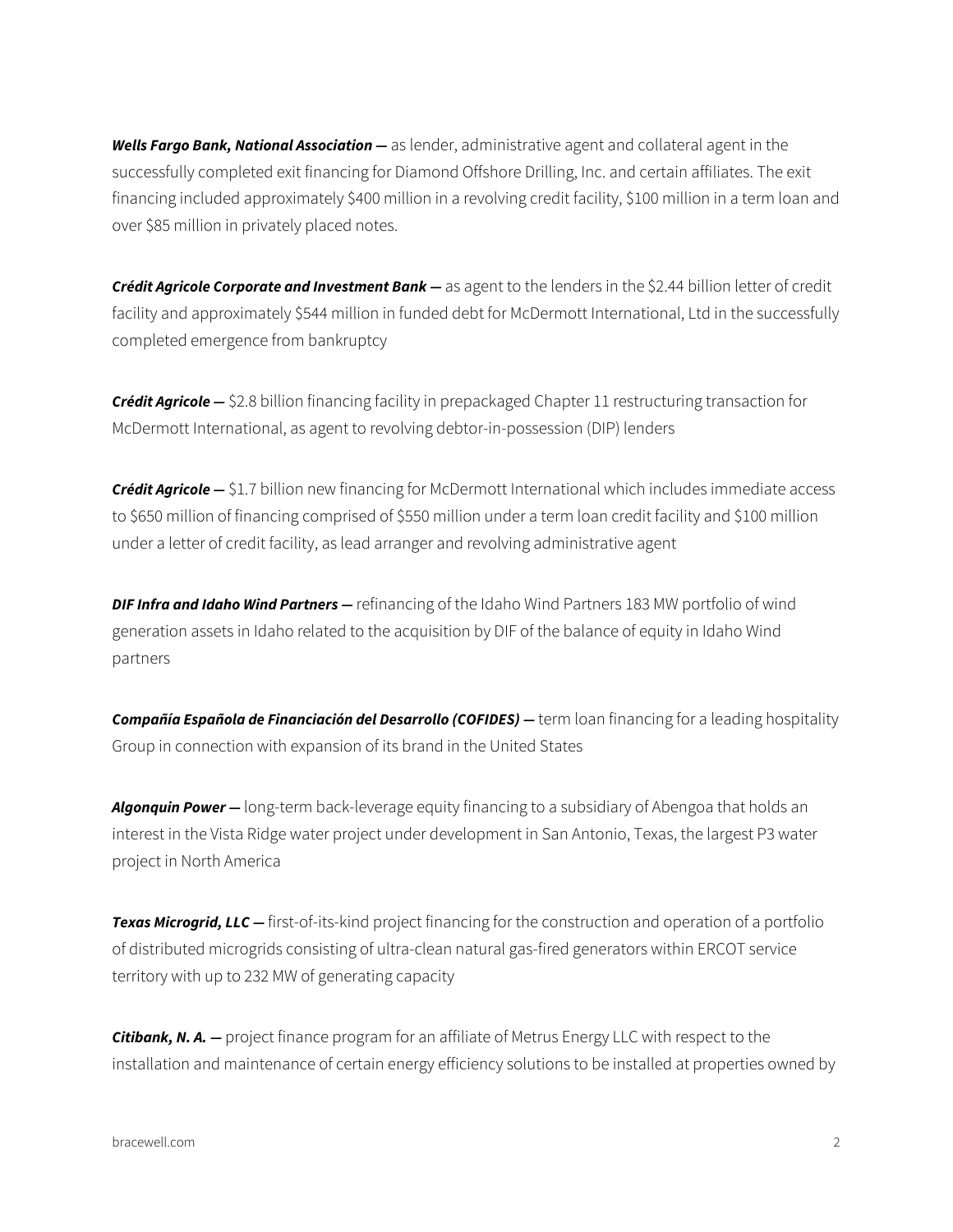leading medical device manufacturer, which achieved financial close in December 2018

**UniCredit Bank Corporate Finance** – purchase and administration of positions in syndicated loans across a variety of sectors

*Edgemoor-Star America Judicial Partners —* preferred bidder on the Howard County Maryland Courthouse P3 project, which achieved financial close in October 2018

*US sponsor —* long-term lease for re-designing and re-commissioning a refinery, storage facilities and a maritime terminal in the Caribbean\*

**Latin American state company** — equipment acquisition financing provided by a subsidiary of General Electric\*

*Mexican development bank —* working capital financing denominated in Mexican pesos for the Mexican subsidiary of a Japanese corporation\*

*Latin American state company —* significant senior secured structured financing\*

*Latin American state company —* sale of the equity participation of the client in a holding entity owning and operating a refinery in the United States\*

\* Work completed prior to Bracewell

#### **Education**

Fordham University School of Law, J.D. 2009

New York University, Leonard N. Stern School of Business, M.B.A. 1998

Universidad Iberoamericana, B.S. 1994